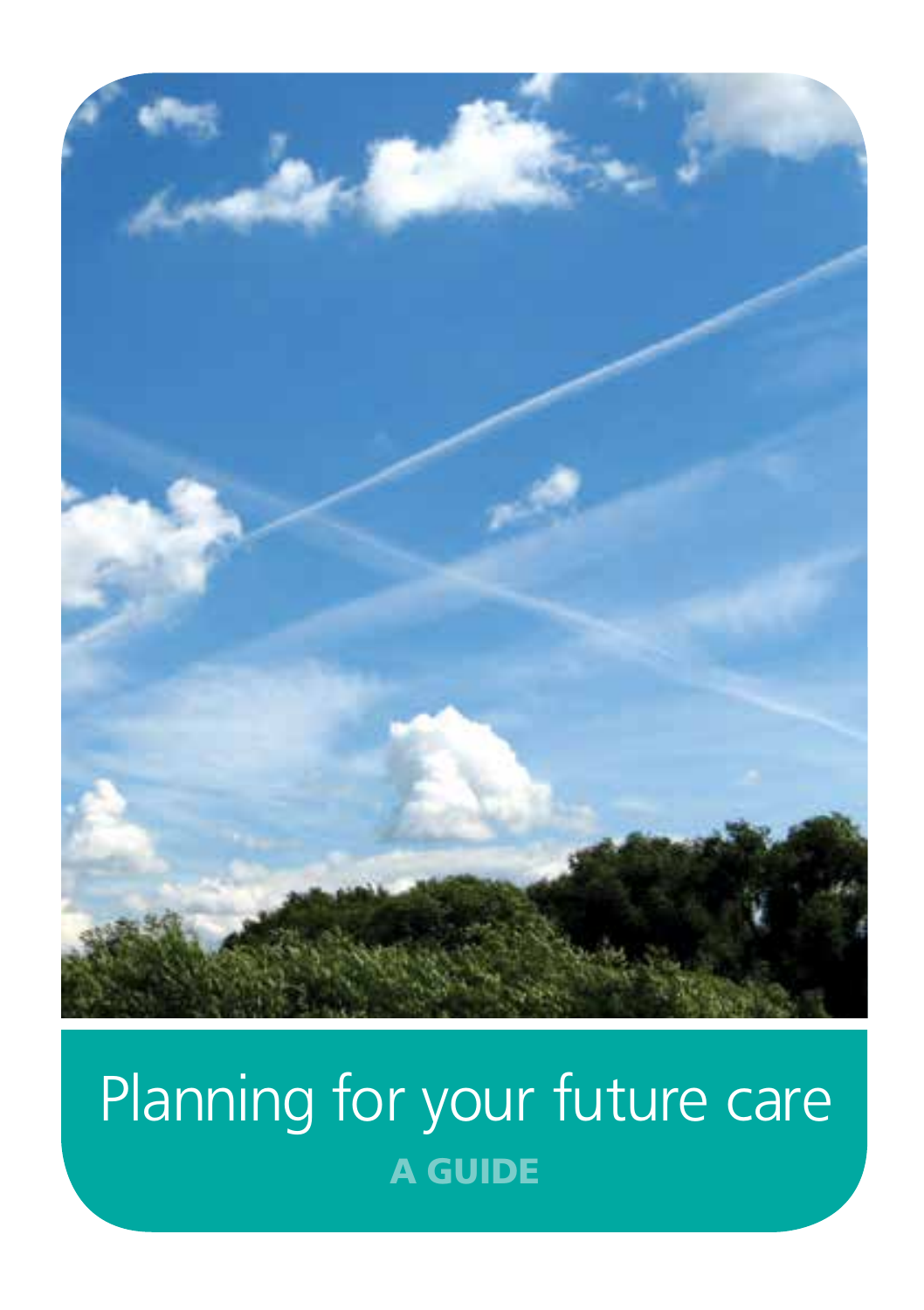# Planning for your future care A GUIDE

There may be times in your life when you think about the consequences of becoming seriously ill or disabled. This may be at a time of ill health or as a result of an accident or other life changing event. It may simply be because you are the sort of person who likes to plan ahead. If you were to lose consciouness or the capacity to make decisions about your life today, what are the important things you would like those caring for you to know about you and what you would want to happen?

You may want to take the opportunity to think about what living with a serious illness might mean to you, your partner or your relatives, particularly if you become unable to make decisions for yourself. You may wish to record what your preferences and wishes for future care and treatment might be or you may prefer to trust those around you who understand the circumstances of your care to make decisions in your best interests at the time.

One way of making people aware of your wishes is by a process that is called advance care planning. This booklet provides an explanation about advance care planning and the different options open to you. The booklet uses some of the terms contained within the framework of the Mental Capacity Act (2005).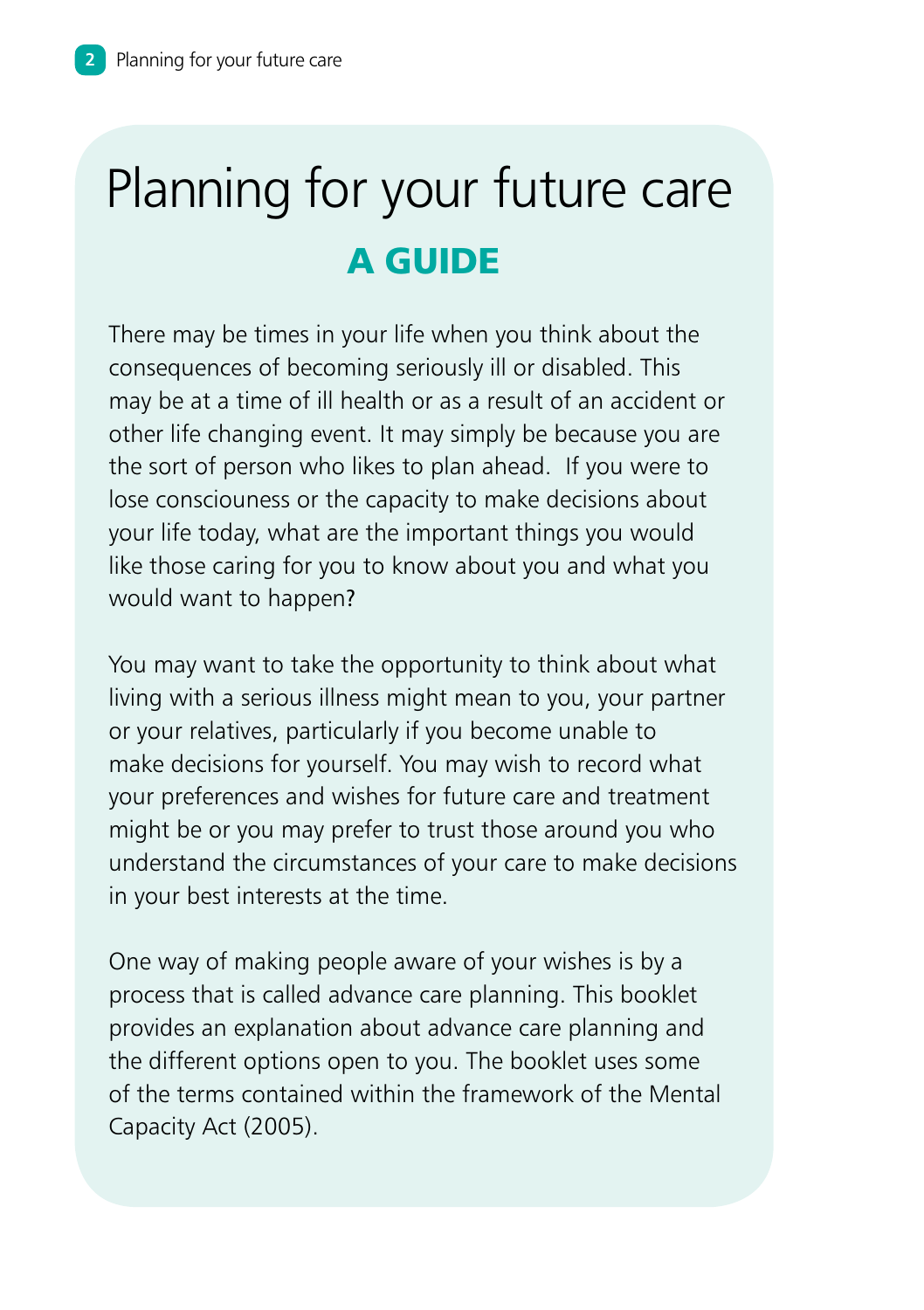# **What is Advance Care Planning?**

Advance care planning is a process of discussion between you, your partner, family or friends and depending on your individual circumstances at the time, those who may provide care for you, for example nurses, doctors, care home manager or social worker.

During this discussion you may choose to express some views, preferences and wishes about your future care so that these can be taken into account by those caring for you if you were unable to make your own decisions at some point in the future. This process will enable you to communicate your wishes to all involved in your care.

# **Aspects of Advance Care Planning**



**Advance care planning is an entirely voluntary process and no one is under any pressure to take any of the above steps.**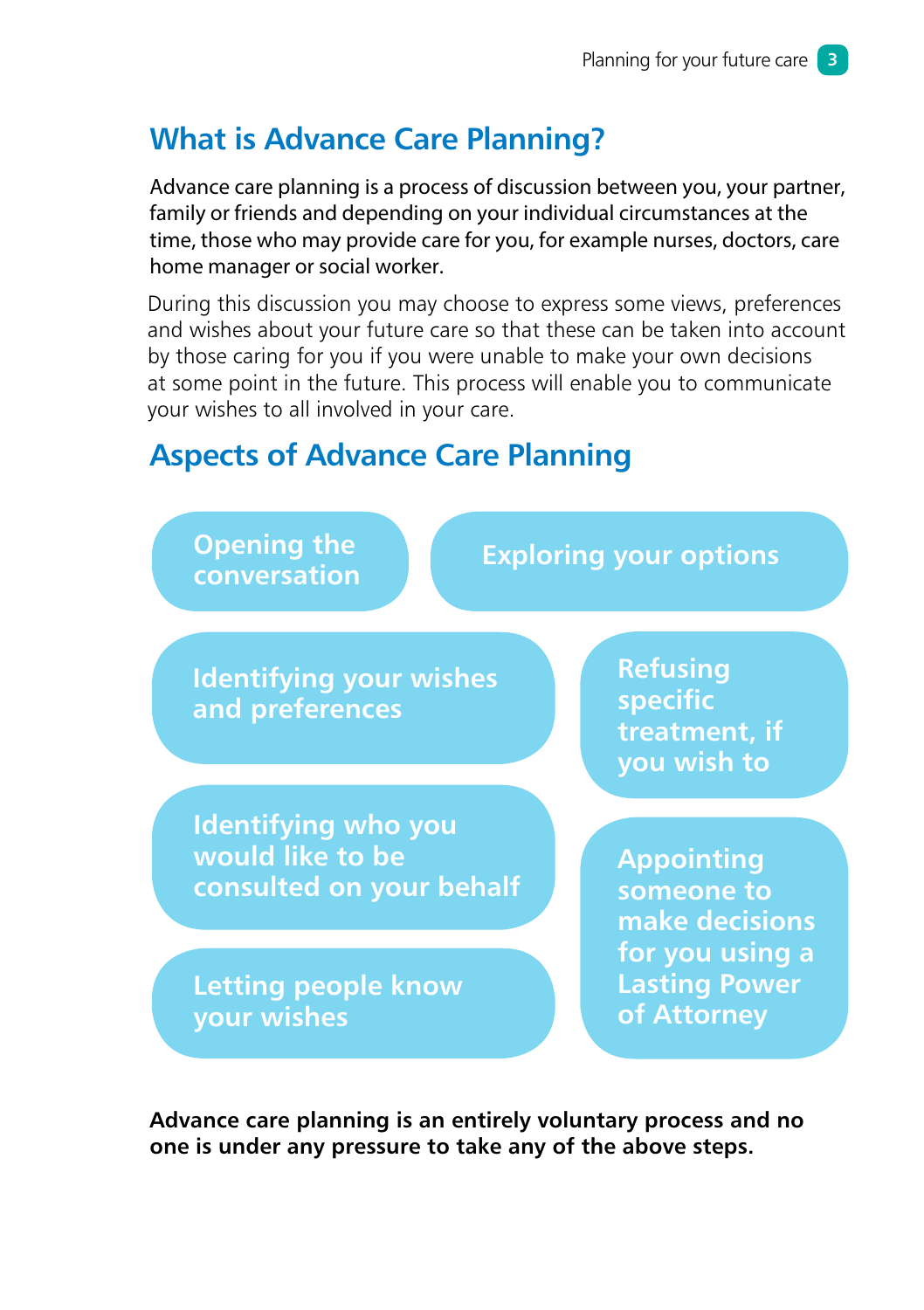

## **Opening the conversation**

- A conversation about advance care planning may be prompted by:
- **O** The wish to make plans just in case something unexpected happens
- **Planning for your future or for retirement**
- **The diagnosis of a serious or long term condition or being** aware that you may have a limited time to live
- The death or serious illness of a spouse, partner, relative or friend.

**Not everyone will choose to engage in such a conversation and that is fine. However, talking and planning ahead means that your wishes are more likely to be known by others. This is important for those responsible for making decisions about your care if you lose capacity to make your own decisions.**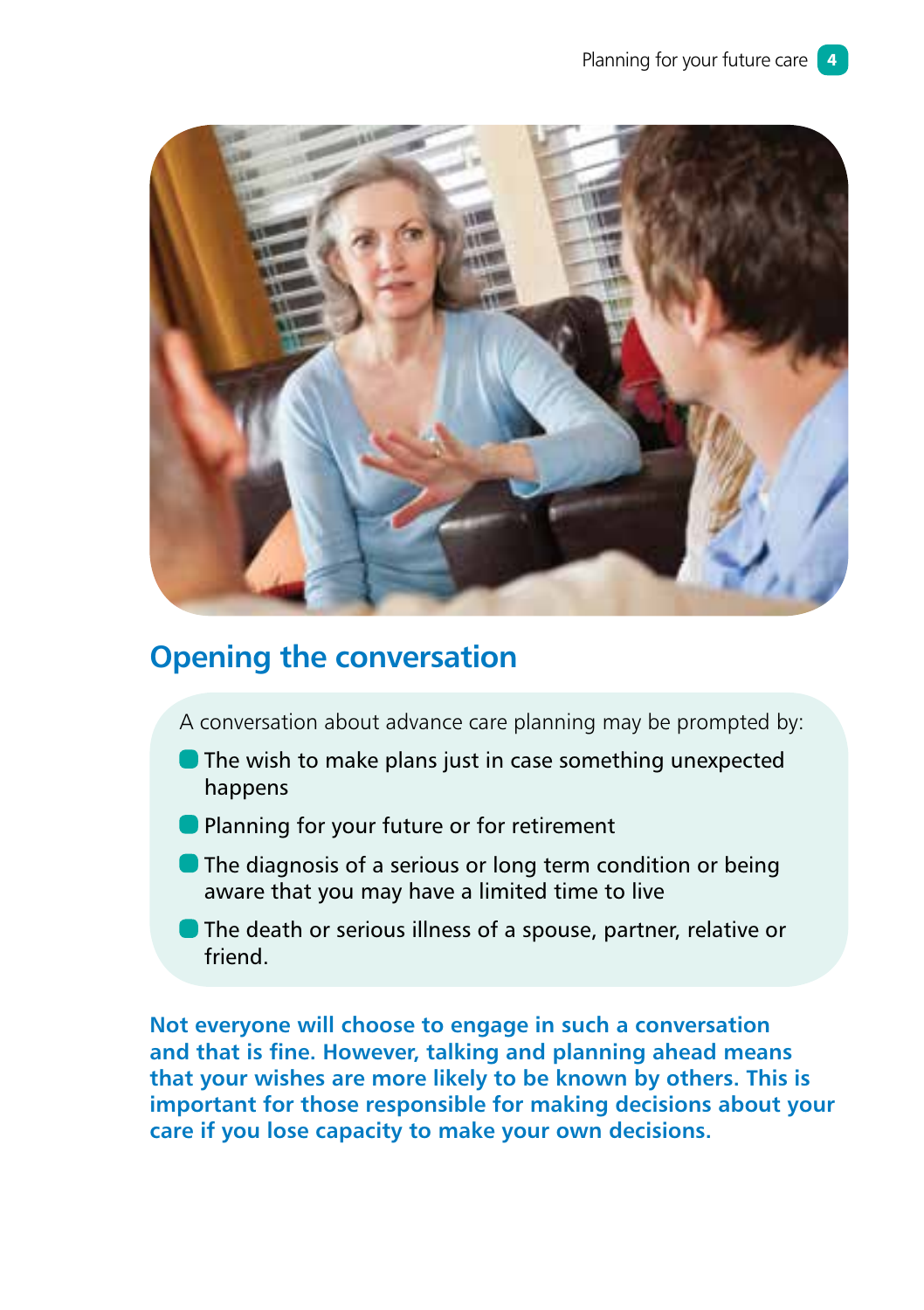## **Explore your options**

Advance care planning can occur at any time you choose. You may feel you are able to make your own decisions about Advance Care Planning. However, many people find it helpful to discuss their options with people who are important to them. You may want to plan an appropriate time and place for having an advance care planning conversation. It may take some time and a number of discussions before you feel ready to make a plan.

You might have strong views about things that you would or would not like to happen. For example, some people may say they would always want to stay at home if they become ill. However this may not be a realistic option in some circumstances.

## An example about exploring options

**Ella lives nearby her daughter, son-in-law and two young grandchildren. She knows she is approaching the end of her life and would like to remain in her home. But Ella also feels that she really must go into a nursing home to save her family any extra work or upset. The idea is causing her a great deal of worry.**

**Ella has not told her family her wishes so she does not know how they feel about the possibility of looking after her. She has not asked her doctor what support is locally available to help her stay in her own home or if there are any alternatives available to her other than a nursing home.**

**Discussing and finding out all of the options available might help Ella resolve some of her concerns and make her future plans together with her family.**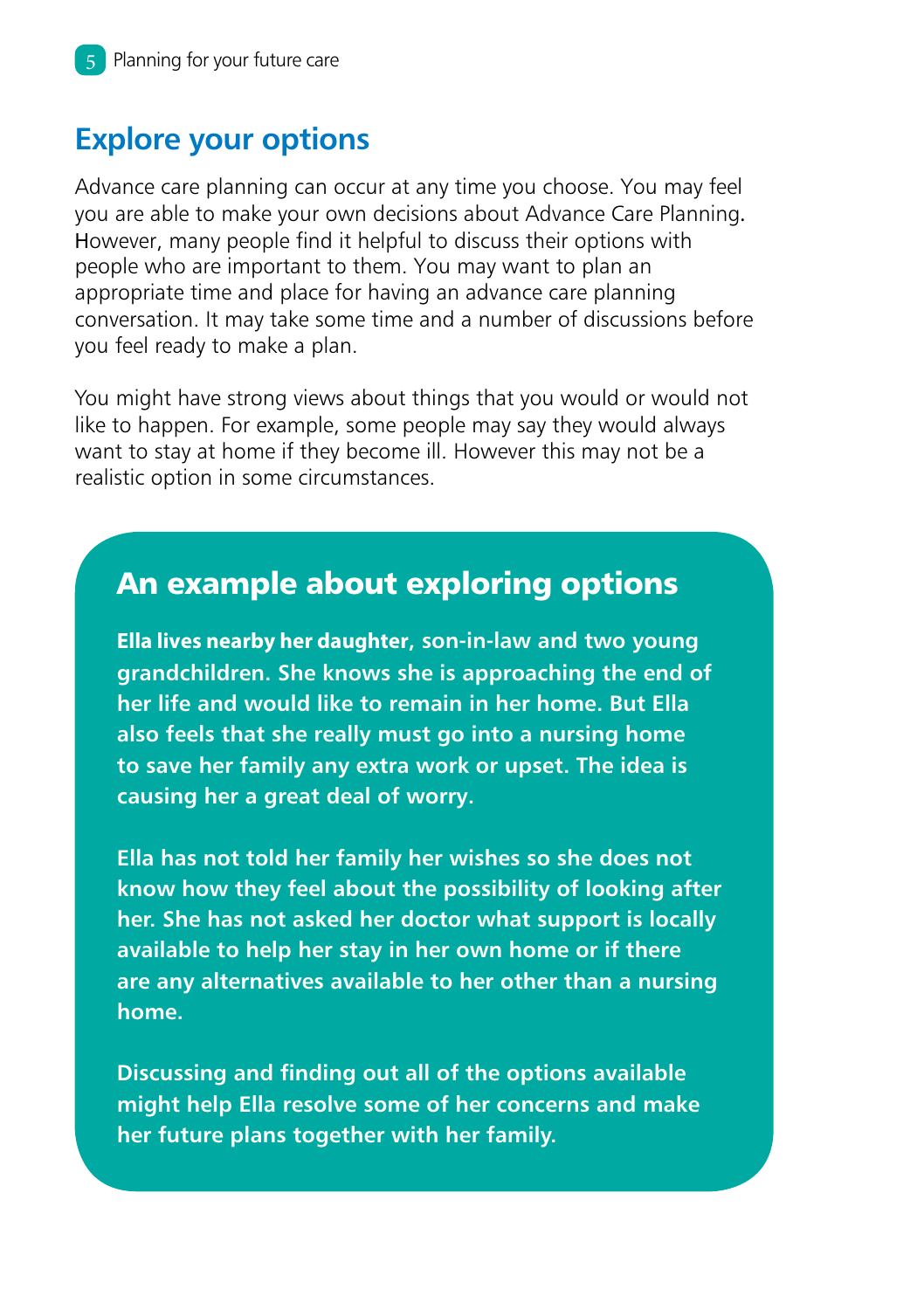# **Identify your wishes and preferences**

The wishes you express during advance care planning are personal to you and can be about anything to do with your future care.

#### **If you become unable to make a decision yourself, this information will help those caring for you to identify what is in your best interests and make decisions on your behalf.**

You may want to include your priorities and preferences for the future, for example:

- **O** The name of a person/people you wish to be consulted on your behalf at a later time; this could be a close family member but can be anyone you choose
- **O** Your preference about where you would like to be cared for, for example at home, in a hospital, nursing home or a hospice
- **O** Where you would like to be cared for at the end of your life and who you would like to be with you
- Your thoughts on different treatments or types of care that you might be offered
- **O** How you might want any religious or spiritual beliefs you hold to be reflected in your care
- Concerns or solutions about practical issues, for example who will look after your pet should you become ill.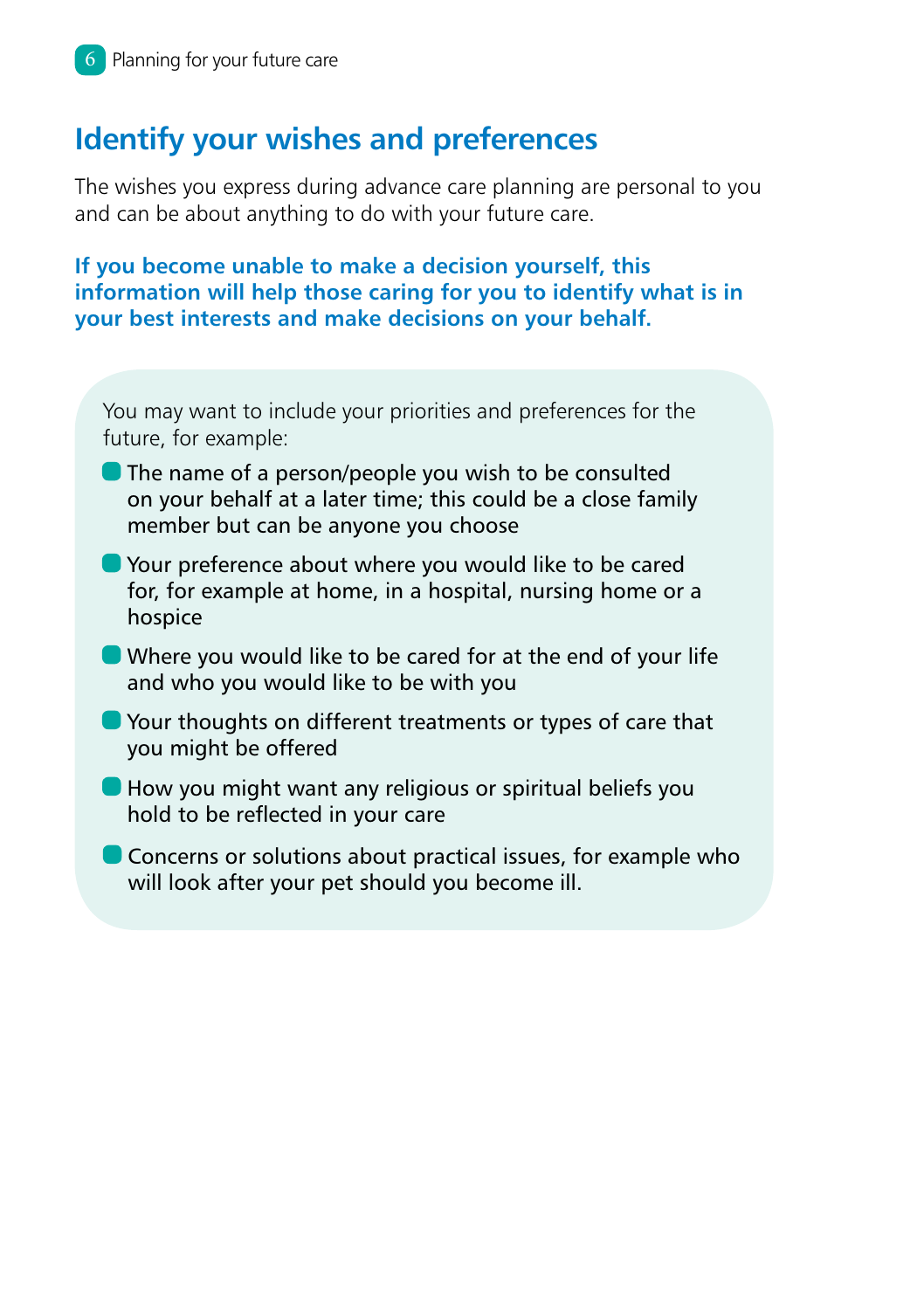## **Refusing specific treatment**

During an advance care planning discussion, you may decide to express a view about a specific medical treatment which you do not want to have. This can be done by making an advance decision to refuse treatment.

An advance decision to refuse treatment (sometimes called a living will or advance directive) is a decision you can make to refuse a specific type of treatment at some time in the future. This is to be observed if you can't make your own decision at the time the treatment becomes relevant.

Sometimes you may want to refuse a treatment in some circumstances but not others. If so, you must specify all the circumstances in which you want to refuse this particular treatment.

There are rules if you wish to refuse treatment that is potentially life sustaining, for example, artificial ventilation or hydration. An advance decision to refuse this type of treatment must be put in writing, signed and witnessed and include the statement 'even if life is at risk as a result'.

If you wish to make an advance decision to refuse treatment you are advised to discuss this with a health care professional who is fully aware of your medical history.

**You can revise your plans at any time while you have capacity. An advance decision to refuse treatment will only be used if at some time in the future you lose the ability to make your own decisions about your treatment.**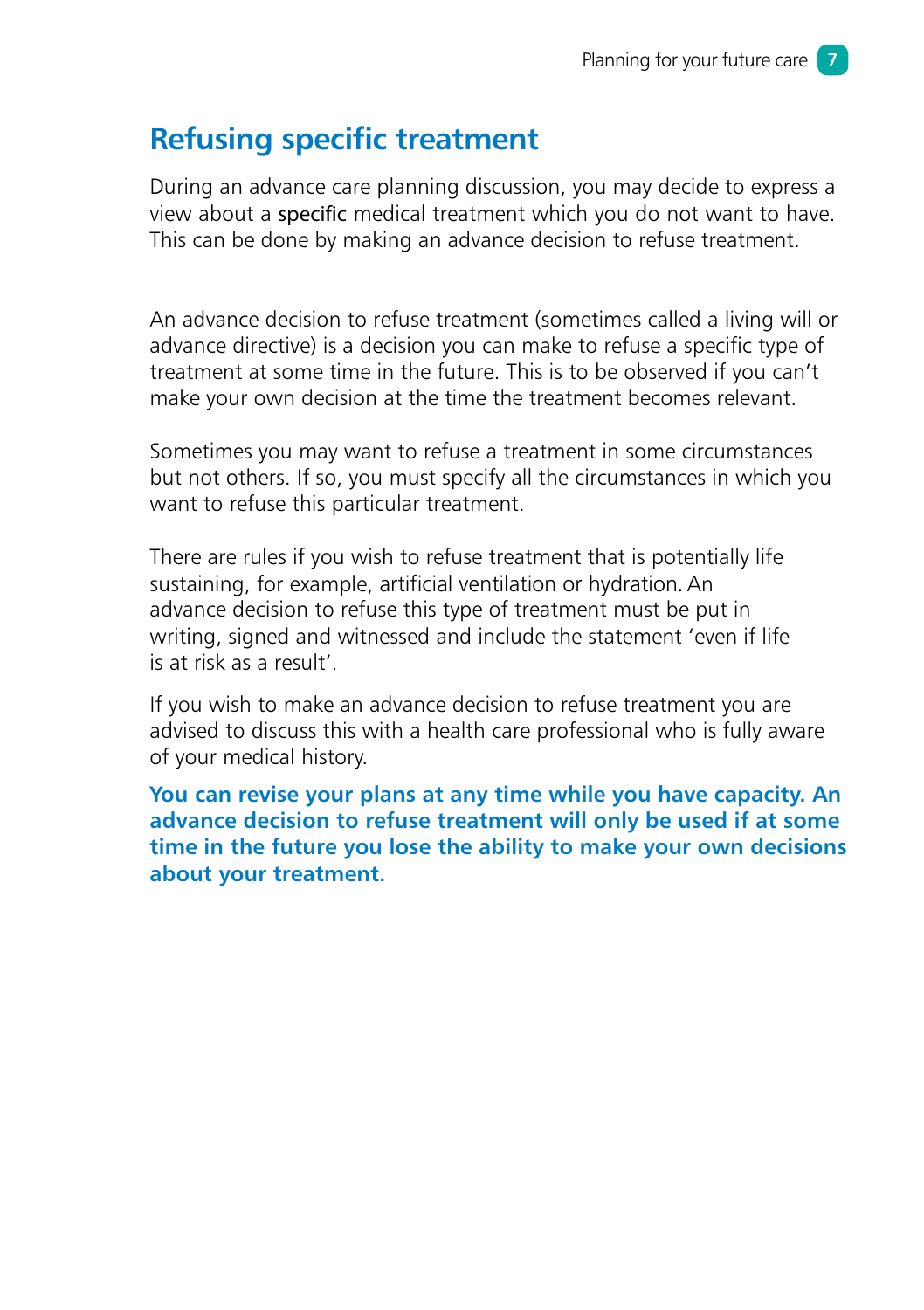## **Ask someone to speak for you**

You may wish to name someone – or even more than one person – who should be asked about your care if you are not able to make decisions for yourself. This person may be a close family member, a friend or any other person you choose.

If in the future you are unable to make a decision for yourself, a health or social care professional would, if possible, consult with the person you named. Although this person cannot make decisions for you, they can provide information about your wishes, feelings and values. This will help the healthcare professionals act in your best interests.

This is not the same as legally appointing somebody to make decisions for you under a Lasting Power of Attorney. We look at that on page 10.

# An example of naming someone to speak for you

**Sheelagh lives alone and has no living relative. She has always received help and support from her lifelong friend and neighbour Jenny.**

**As Sheelagh gets older she starts to think about what will happen to her if for any reason her health fails. She knows and trusts Jenny well and she decides to ask her to be the person she would like to be consulted and speak on her behalf, should the need ever arise.**

**Sheelagh is happy that her financial affairs continue to be managed by her solicitor just as they always have been, and discusses that with her solicitor.**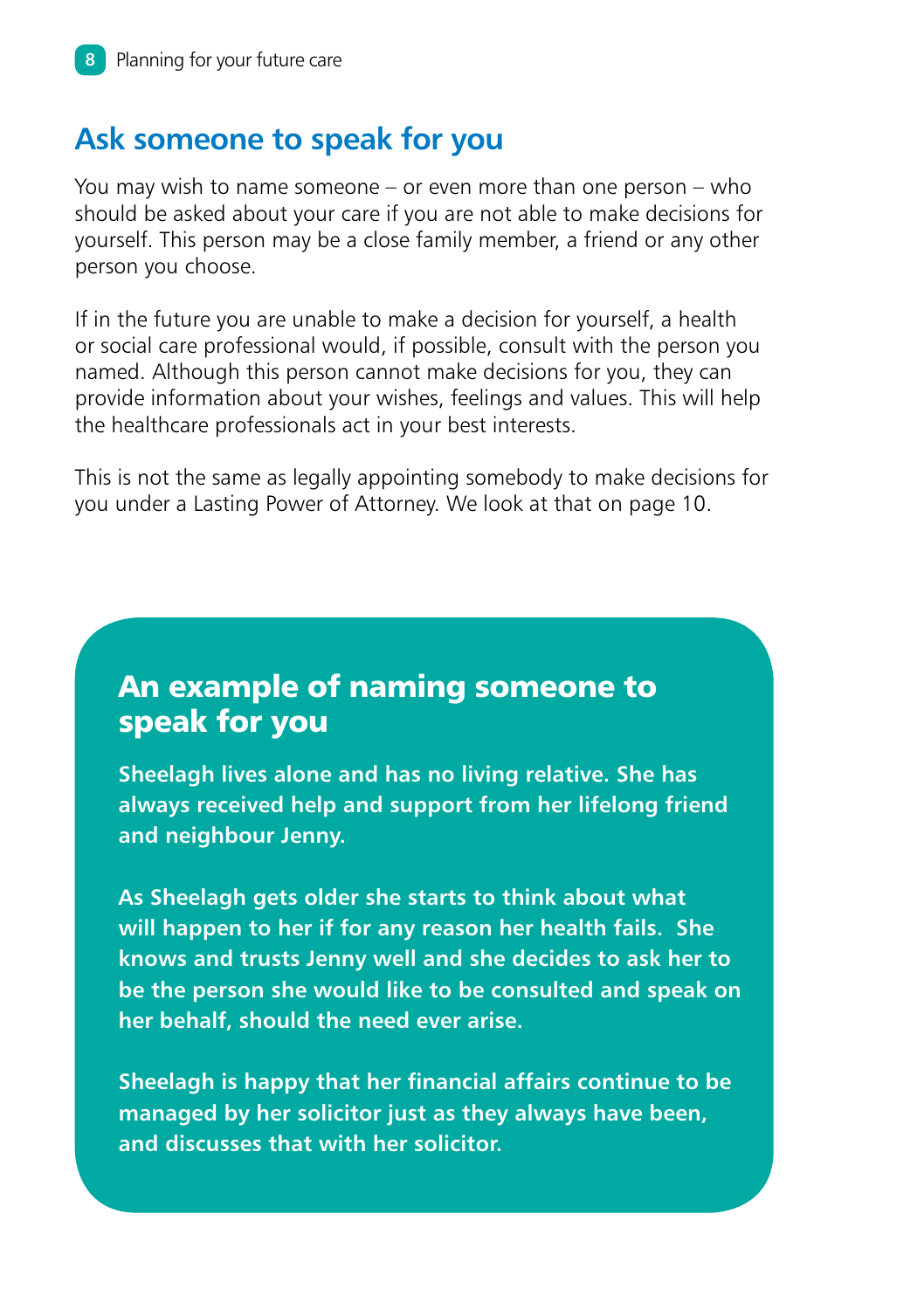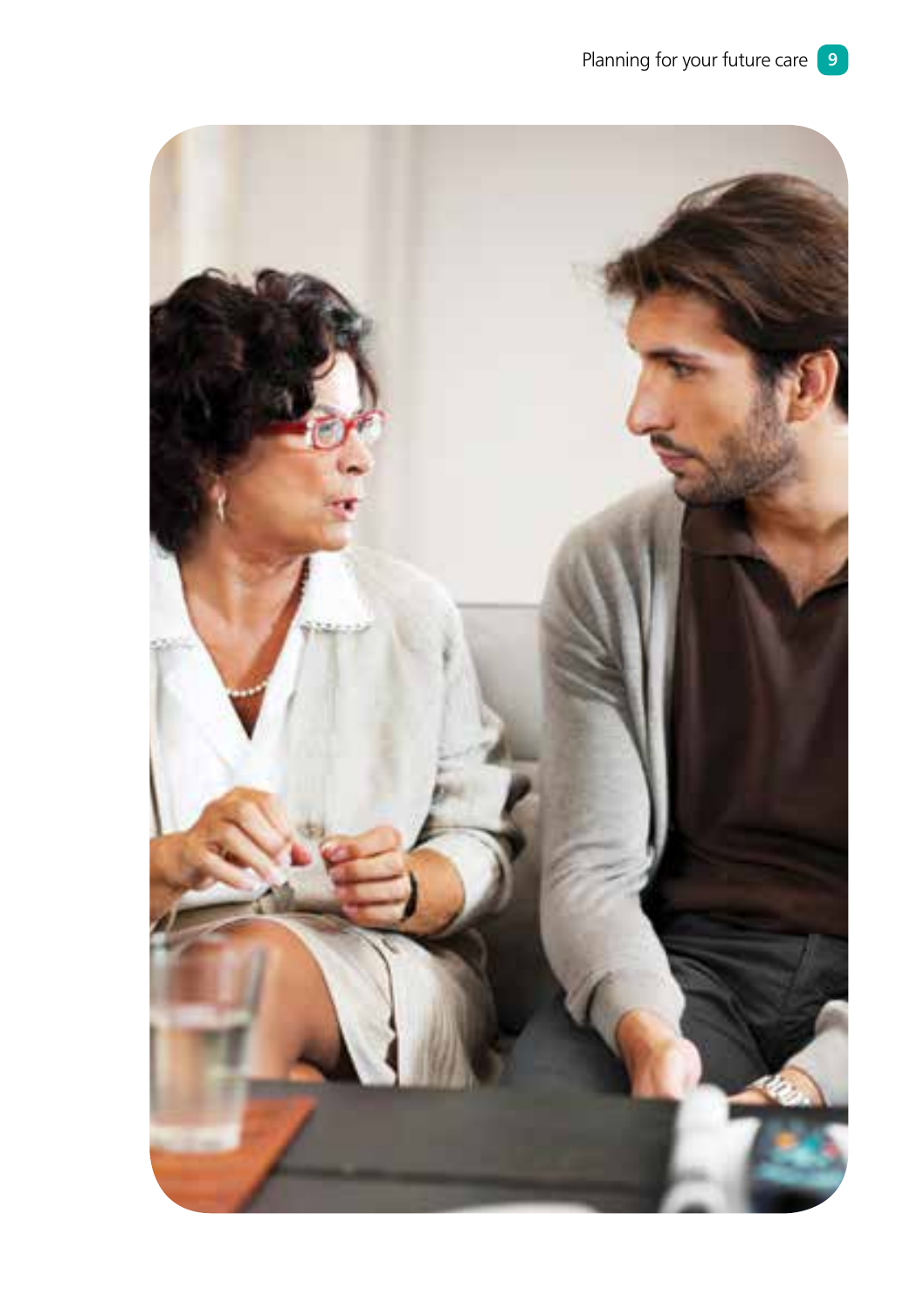# **Making a Lasting Power of Attorney**

You may choose to give another person legal authority (making them an 'attorney') to make decisions on your behalf if a time comes that you are not able to make your own decisions. This can be a relative, a friend or a solicitor.

A Lasting Power of Attorney (LPA) enables you to give another person the right to make decisions about your property and affairs and/or your personal welfare.

Decisions about care and treatment can be covered by a personal welfare LPA. An LPA covering your personal welfare (sometimes called health and welfare) will only be used when you lack the ability to make specific health and welfare decisions for yourself.

There are special rules about appointing an LPA. You can get a special form from the Office of the Public Guardian (OPG) or stationery shops that provide legal packs (there may be a charge for setting up an LPA). The form will explain what to do. Your LPA will need to be registered with the Office of Public Guardians before it can be used (see details on page 14).

LPA has replaced Enduring Power of Attorney.

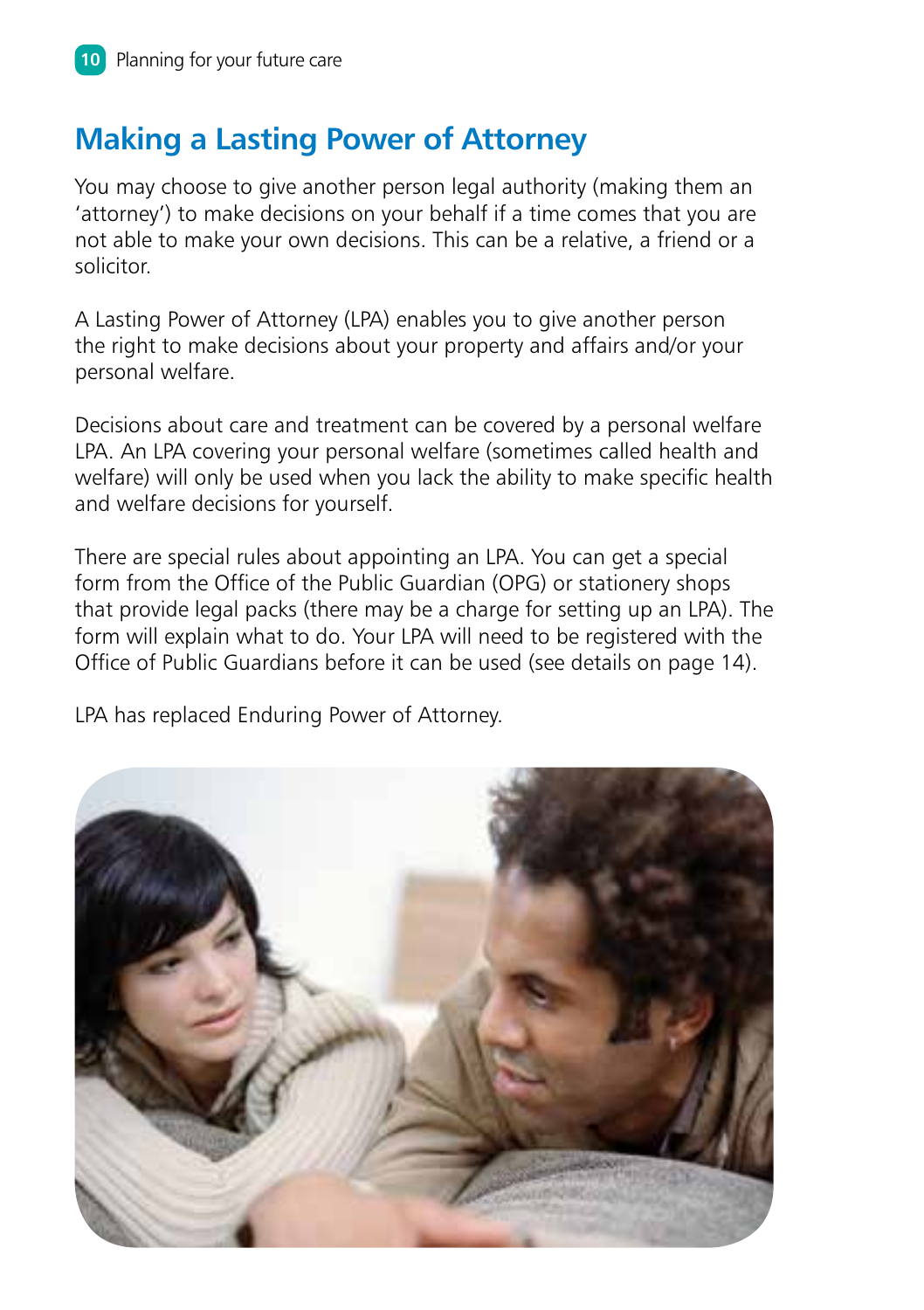

## An example of appointing a Lasting Power of Attorney

**Kamal lives with a heart condition and has limited mobility; he has started to think about what might happen in the future if his illness gets worse.**

**Kamal has always handled the finances and affairs for both himself and his wife. They are both concerned that should anything happen to him, his wife would find it hard to cope with any major decisions or he may become too ill to make decisions about his own care.**

**To give him and his wife peace of mind they both decide to give Lasting Power of Attorney to their daughter. They both discuss with Farah their thoughts about any possible future decisions which may arise around money, property or healthcare. By doing so their daughter understands their wishes and preferences and can act for them in the way they would choose should the need ever arise.**

**Farah will only make decisions for her parents if a time comes that they are unable to make decisions for themselves.**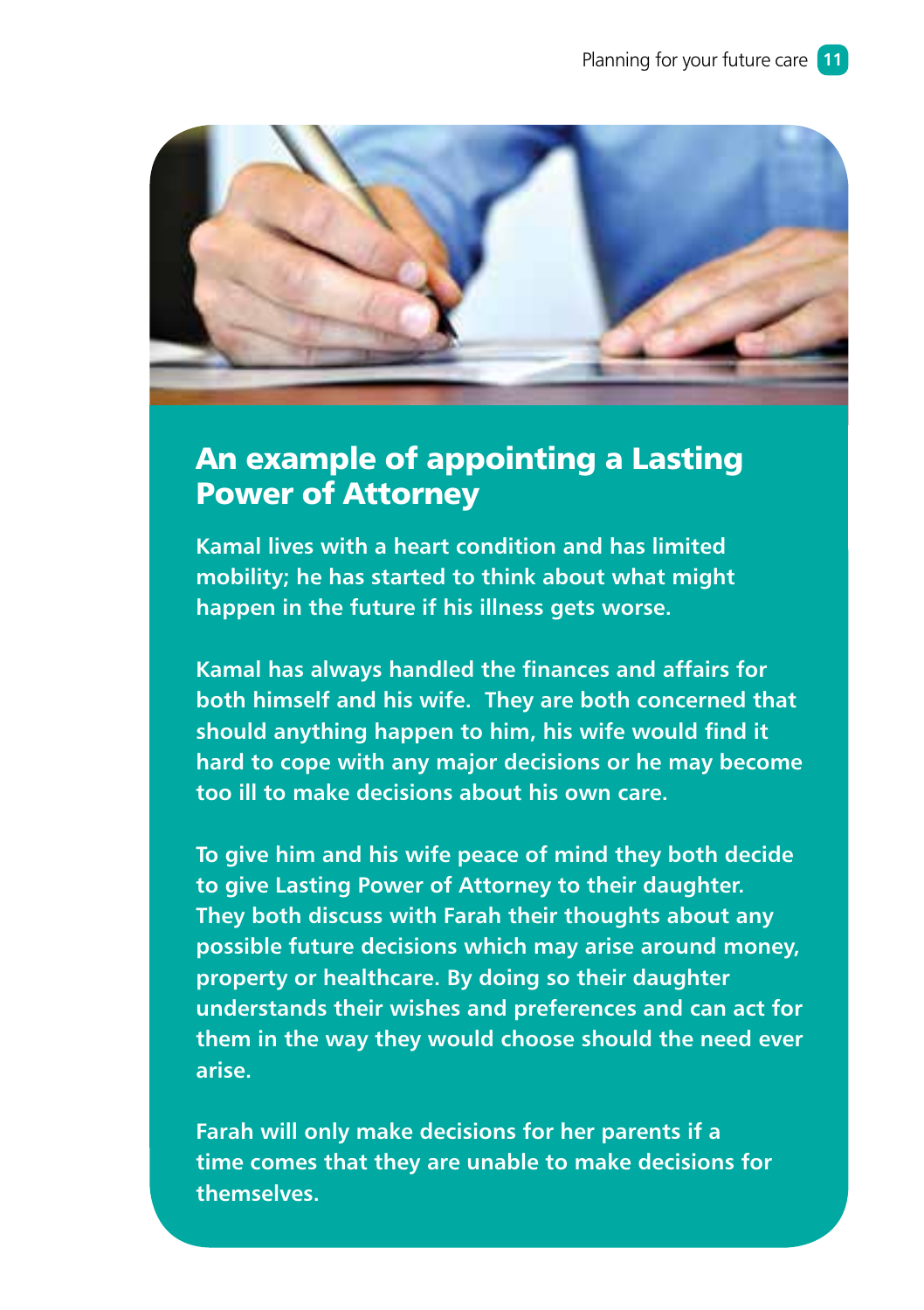# **Let people know**

Advance care planning does not need to be in writing unless you are making an advance decision to refuse life sustaining treatment. However the professionals involved in your care and members of your family may find it helpful if your wishes and preferences are in writing, signed and dated. It is a good idea to give a copy of your wishes to everyone who needs to know. Remember to keep your own copy safe and let those who need to know of any changes you make.

By letting people know about your wishes provides you with an opportunity to discuss your views with those close to you. If you have made an advance decision to refuse specific treatment you must be sure that the people involved in your care know this. Ask your nurse or doctor to help you do this.

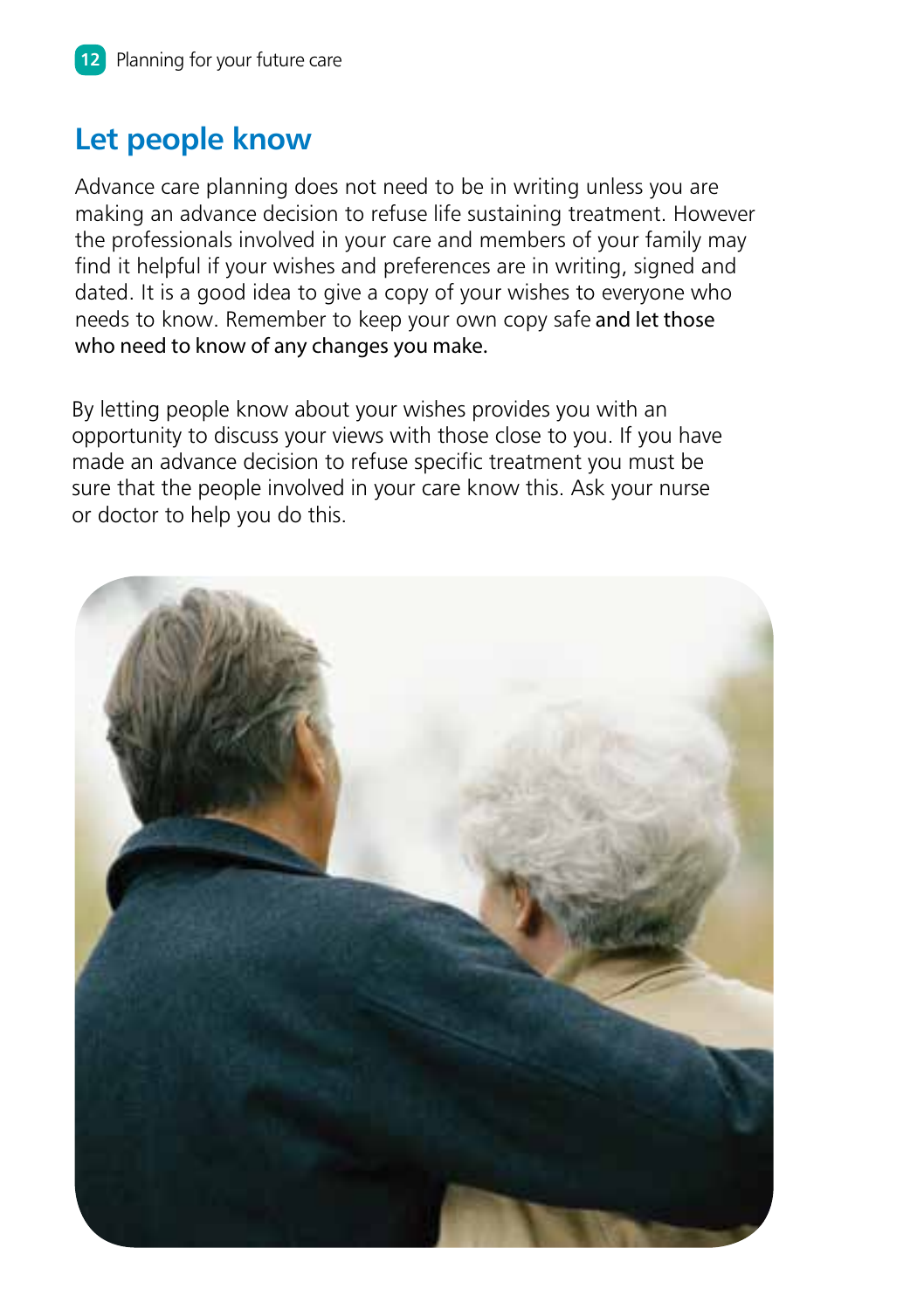## **Key points about advance care planning**

- **O** No one is obliged to carry out advance care planning
- **O** Discuss your wishes with those close to you, eg spouse, partner, relatives or carers.
- **O** You can include anything that is important to you no matter how trivial it may seem to others
- $\blacksquare$  If you wish to refuse a specific treatment, consider making an advance decision to refuse treatment
- $\blacksquare$  It is recommended that anything you have written down should be signed and dated
- $\blacksquare$  It is recommended you seek the advice of an experienced healthcare professional if making an advance decision to refuse treatment
- $\blacksquare$  If you make an advance decision that refuses treatment that is life sustaining it must be in writing, signed, dated and witnessed and use a specific form of words
- If you have named someone to speak for you or have a Lasting Power of Attorney, remember to write down their name in your advance care planning documents
- If your wishes are in writing or if you have a Lasting Power of Attorney, keep a copy of the documentation safe and provide copies to those who need to know your wishes e.g. nurse, doctor, carer or family member.

**Remember you can change your mind at any time.**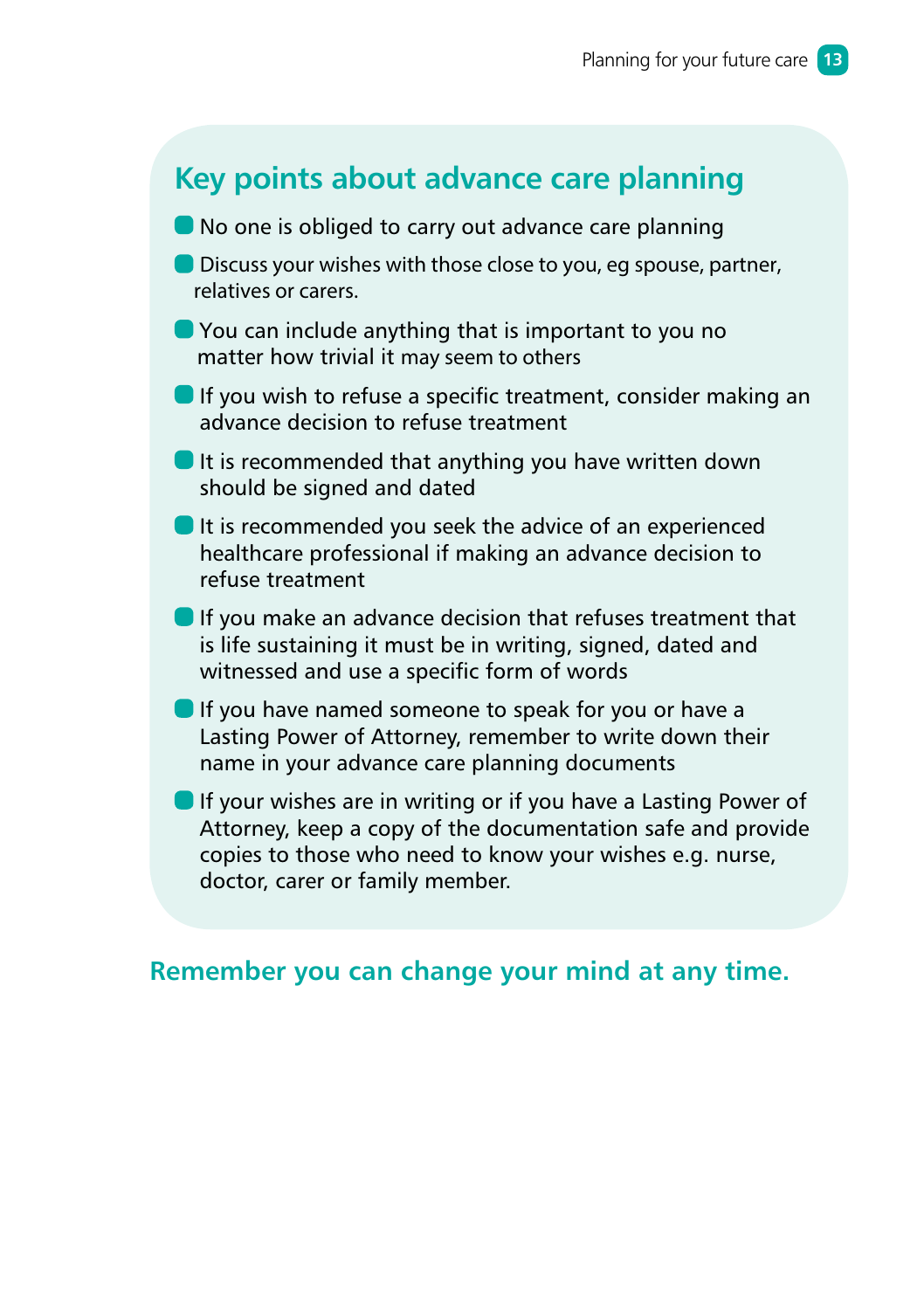# **Where to find further information**

The following information is found on websites. You may be able to get help to access these through your GP surgery, health or social care worker, your library or at a hospital information centre.

## **Dying Matters**

Leaflets focusing on having discussions and planning ahead can be found at**<www.dyingmatters.org/overview/resources>**

## **Mental Capacity Act**

Information about the Mental Capacity Act and the supporting Code of Practice.

**[www.justice.gov.uk/guidance/protecting-the-vulnerable/mental](www.justice.gov.uk/guidance/protecting-the-vulnerable/mental-capacity-act)[capacity-act](www.justice.gov.uk/guidance/protecting-the-vulnerable/mental-capacity-act)**

## **Office of Public Guardian**

The Office of Public Guardian is there to protect people who lack capacity. Forms and guidance on appointing a Lasting Power of Attorney are available.

**[www.publicguardian.gov.uk](http://www.publicguardian.gov.uk)  Tel. 0300 4560300**

## **Preferred Priorities for Care**

A document which can be used to help write down preferences and wishes for the future. **[www.](http://www.endoflifecareforadults.nhs.uk/tools/core-tools/preferredprioritiesforcare)nhsiq.nhs.uk/resource-search/publications/eolc-ppc.aspx**

**The Mental Capacity Act in Practice**

Guidance for End of Life Care (2008) – The National Council for Palliative Care.

**<www.ncpc.org.uk> Tel. 020 7697 1520**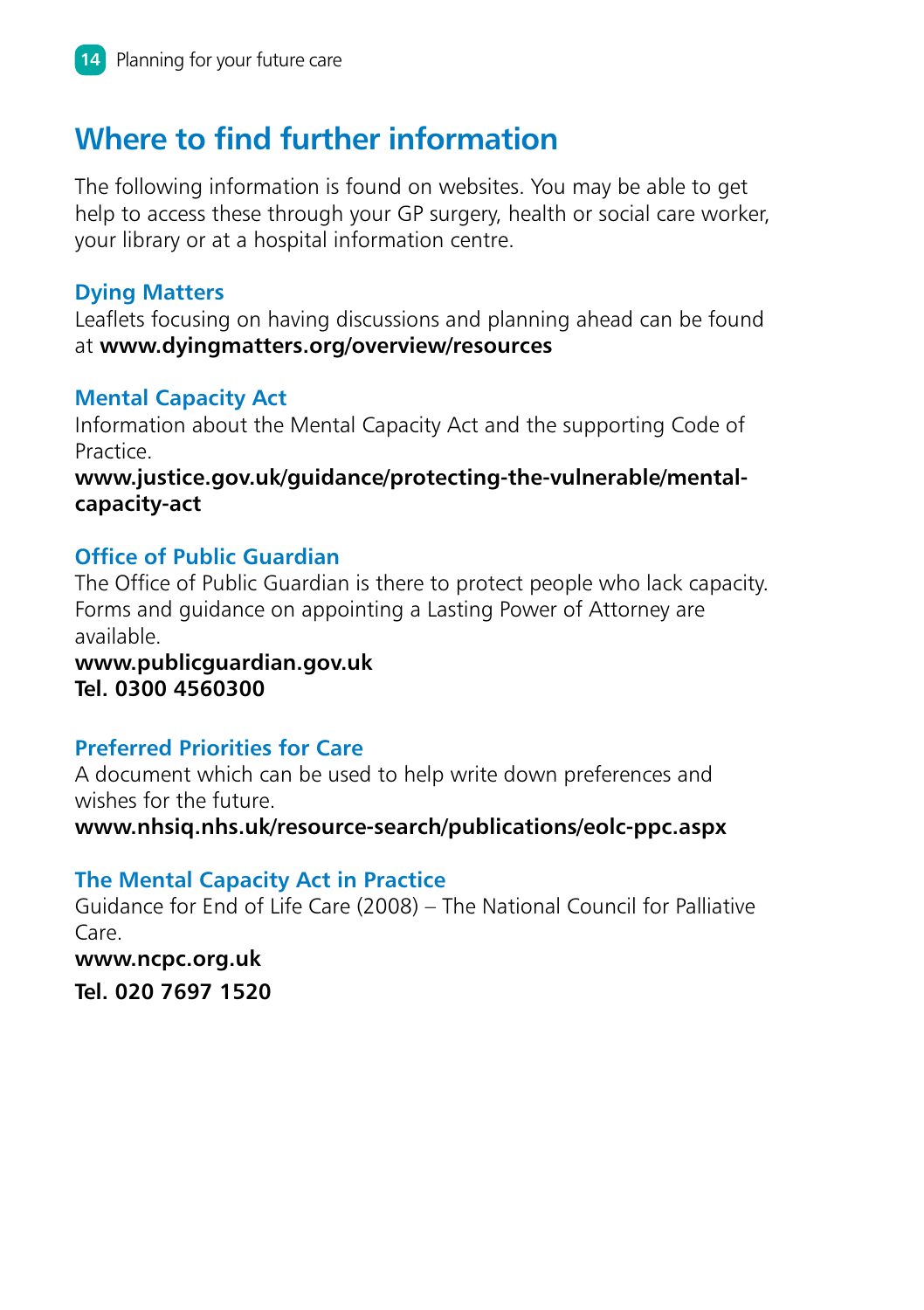## **Good Decision Making – The Mental Capacity Act and End of Life Care**

A summary guidance to introduce people to the MCA and its contents and to explain the importance for End of Life Care decision making. **<www.ncpc.org.uk>**

#### **Advance Decisions to Refuse Treatment website**

A training website for professionals which contains a patient section. **<www.adrt.nhs.uk>**

## **NHS Choices**

A website providing information on conditions, treatments, living well and support for carers.

**[www.nhs.uk](www.nhs.uk )** 

#### **Age UK LifeBook**

The LifeBook is a free booklet to document important and useful information about your life, from who insures your car to where you put the TV licence.

#### **[www.ageuk.org.uk/home-and-care/home-safety-and-security/](www.ageuk.org.uk/home-and-care/home-safety-and-security/lifebook/) [lifebook/](www.ageuk.org.uk/home-and-care/home-safety-and-security/lifebook/)**

**Tel. 0845 685 1061 quoting reference ALL 721**

## **Healthtalkonline**

A website detailing people's experiences of dying and bereavement, including sections on caring.

**[www.healthtalkonline.org/Dying\\_and\\_bereavement/](www.healthtalkonline.org/Dying_and_bereavement/)** 

## **Alzheimers Society**

**http://alzheimers.org.uk**

## **Mind**

For better mental health **www.mind.org.uk**